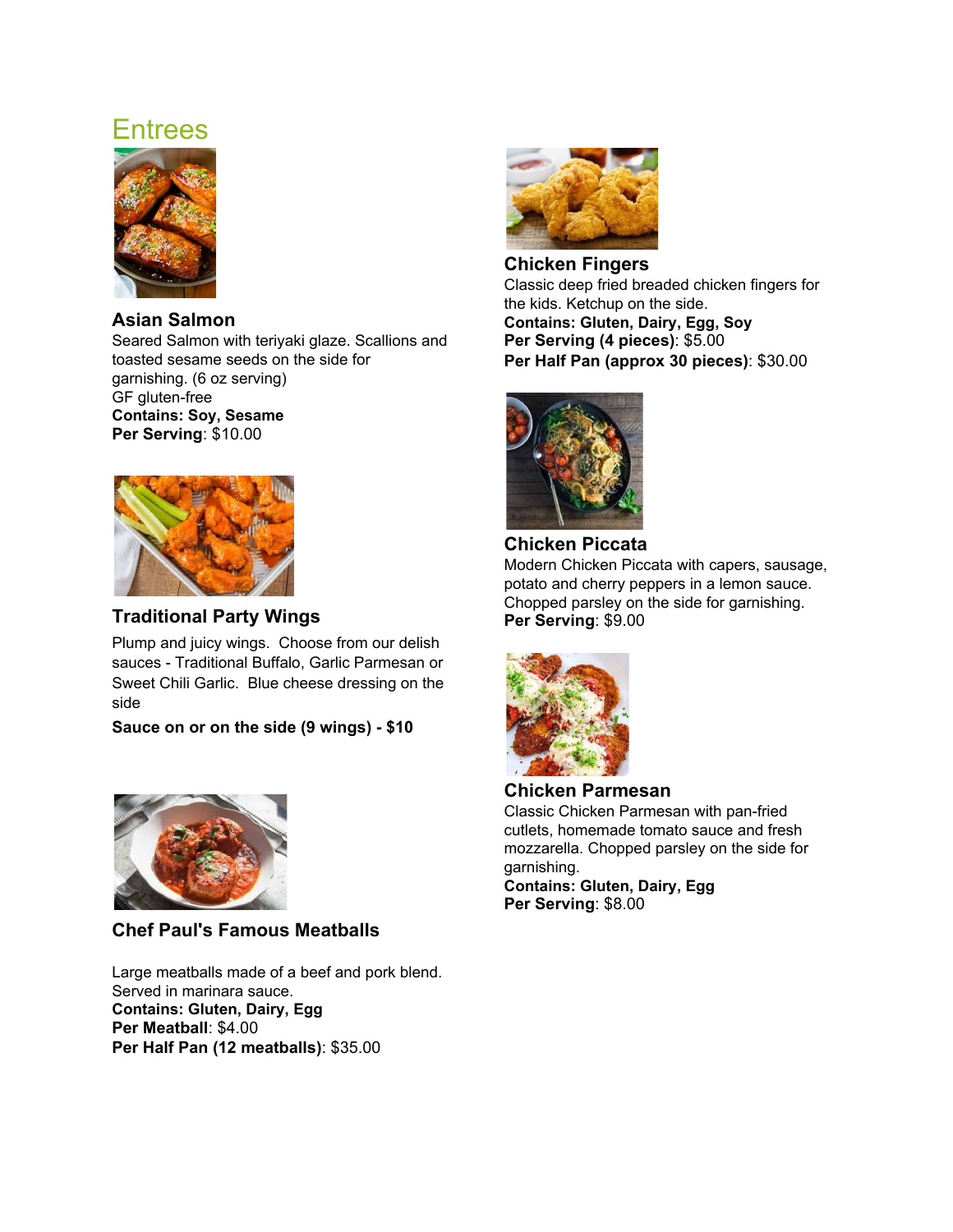

# **Grilled Chicken Breast**

Marinated (EVO, balsamic, garlic, herbs) chicken breast, grilled and vacuum sealed. 2 - 6oz pieces per package. Great heated up or chopped cold for a salad.

**2 pieces per pack**: \$7.00



#### **Orange Chicken**

Fried boneless, skinless chicken thighs tossed in a citrus orange sauce. Chopped cilantro and sesame on the side for garnishing. **Contains: Soy** GF gluten-free **Per Serving**: \$8.00



**Buttermilk Fried Chicken** Classic Buttermilk Fried Chicken. (1) thigh and (1) drumstick per serving. **Contains: Gluten, Dairy Per Serving (thigh and drumstick)**: \$8.00



# **Chicken Tikka Masala**

Creamy Chicken Tikka Masala served with rice. An orange curry (lightly spiced) cream sauce is a crowd favorite in the Ridgefield Academy Dining Hall.

**Per Serving (with rice)**: \$9.00



**Pulled Pork** Slow roasted, hand-pulled pork with house made BBQ sauce. Chopped parsley on the side for garnishing. **Contains: Soy** GF gluten-free **Per Serving**: \$8.00



**Scrimp & Grits**

Classic Southern Shrimp and Grits. 5 shrimp per serving (approx 5-6 oz). Shrimp and sauce over the grits (same package)

**Per Serving (with grits)**: \$10.00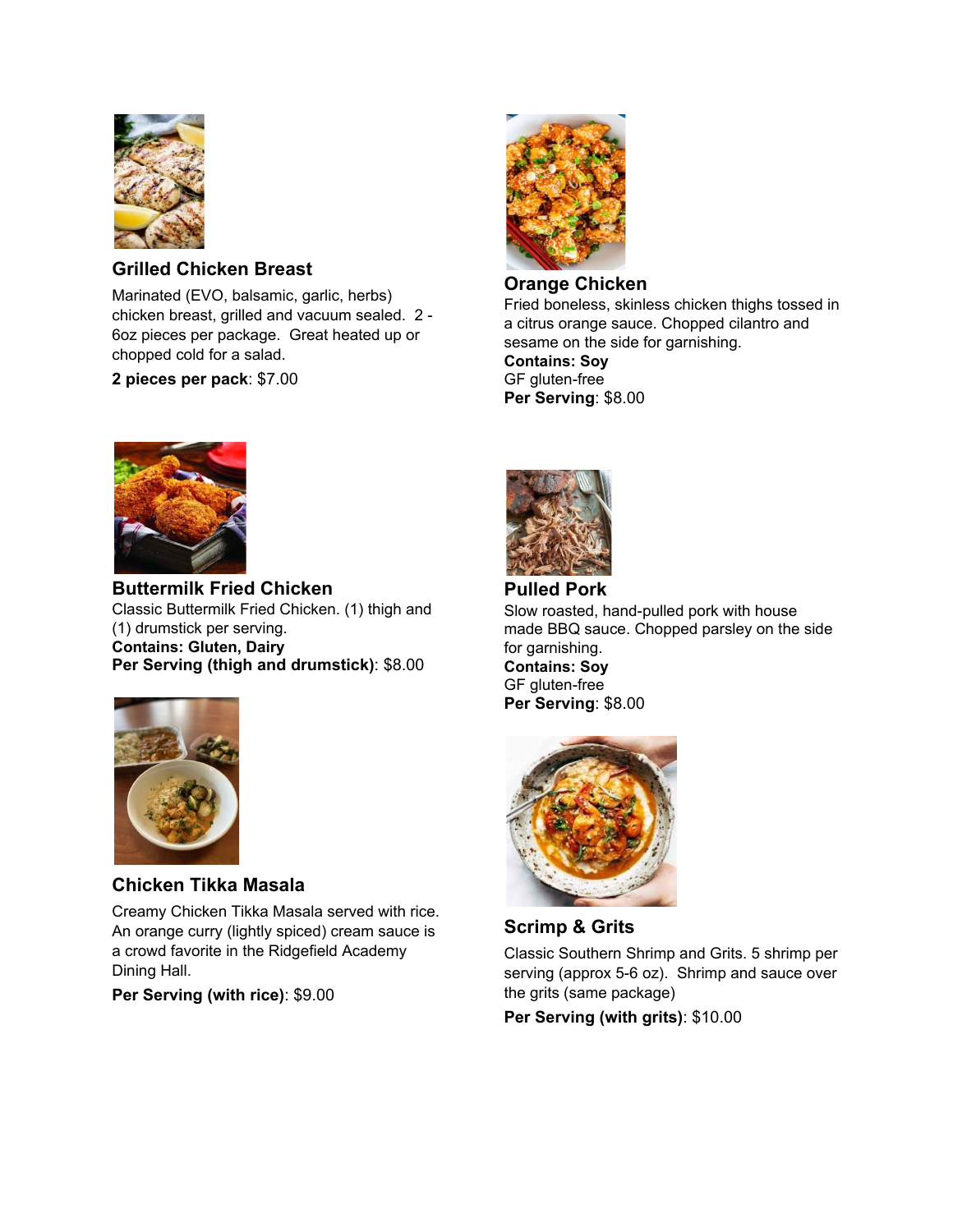# **Starch**



**Penne A La Vodka** Penne in a creamy pink vodka sauce. **Contains: Gluten, Dairy, Egg Per Portion**: \$4.50 **Per Half Pan (serves 6-8)**: \$28.00



**Mac and Cheese** Wide egg noodle pasta with a creamy 4 cheese sauce. Ready for baking. **Contains: Gluten, Dairy** 1 Pan is approx enough for 6-8 portions Single serve approx 6 oz. **Per Serving**: \$4.50 **Per Half Pan (serves 6-8)**: \$28.00

![](_page_2_Picture_5.jpeg)

**Parmesan Risotto** Classic parmesan creamy risotto cooked in chicken stock for maximum flavor. **Contains: Dairy**

**Per Portion**: \$4.50 **Per Half Pan (serves 6-8)**: \$28.00

![](_page_2_Picture_8.jpeg)

**Mashed Potatoes** Creamy, buttery and smooth. Great side with any dish. **Contains: Dairy Per Portion**: \$4.00 **Per half Pan (serves 6-8)**: \$25.00

![](_page_2_Picture_10.jpeg)

**Rosemary Roasted Potato** Roasted with garlic, rosemary and a touch of smoked paprika. Leftovers are great for home fries.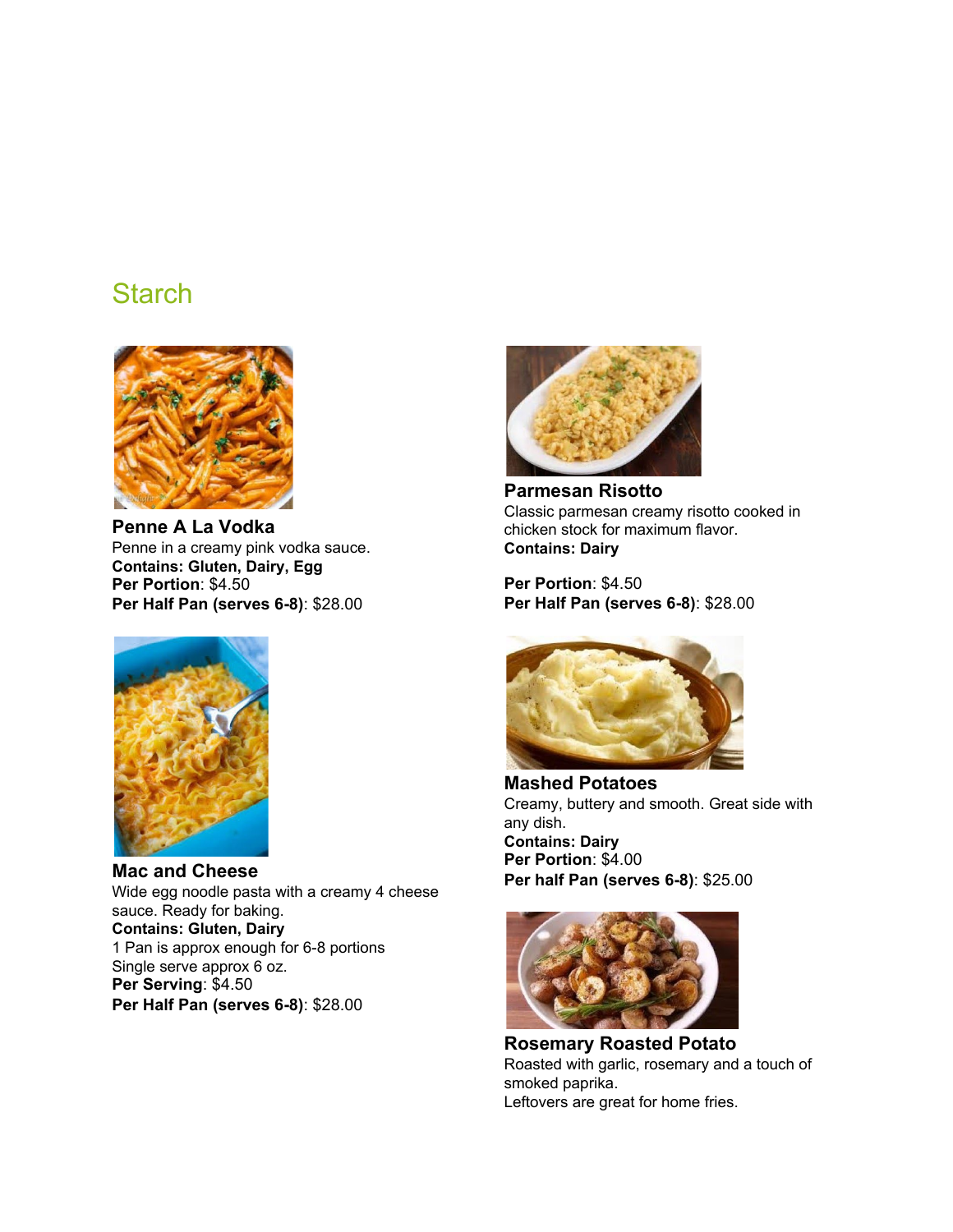# Salads & Vegetables

![](_page_3_Picture_3.jpeg)

**Caesar Salad** Classic Caesar (but holding the anchovy) with shredded parmesan, garlic croutons and creamy dressing (on the side). **Contains: Gluten, Dairy, Egg Single serve side salad**: \$5.00 **Family Style Bowl (serves 6-8)**: \$25.00

![](_page_3_Picture_5.jpeg)

**Red Quinoa & Arugula Salad** Power Salad. Served with a lemon honey vinaigrette. **Single serve side salad**: \$5.00 **Family Style Bowl (serves 6-8)**: \$25.00

# Pastas and Sauces

![](_page_3_Picture_8.jpeg)

**Charred Brussel Sprouts** Halved and roasted in a high oven with olive oil and garlic. **Contains:** Heating instructions: Reheat in the oven or microwave. **Per serving (serves 3)**: \$10.00

![](_page_3_Picture_10.jpeg)

**Steamed Broccoli** Broccoli steamed al dente for a little crunch. **Contains:** Heating instructions: Reheat in the oven or microwave. **Per serving (serves 3)**: \$10.00

![](_page_3_Picture_12.jpeg)

#### **Bolognese**

A favorite in our "Cello" days, this sauce is made with nothing but LOVE and some fresh ground beef, pork and pancetta. Finished with a little cream, this sauce is a meal in itself.

**Per Quart (serves 4-6)**: \$12.00